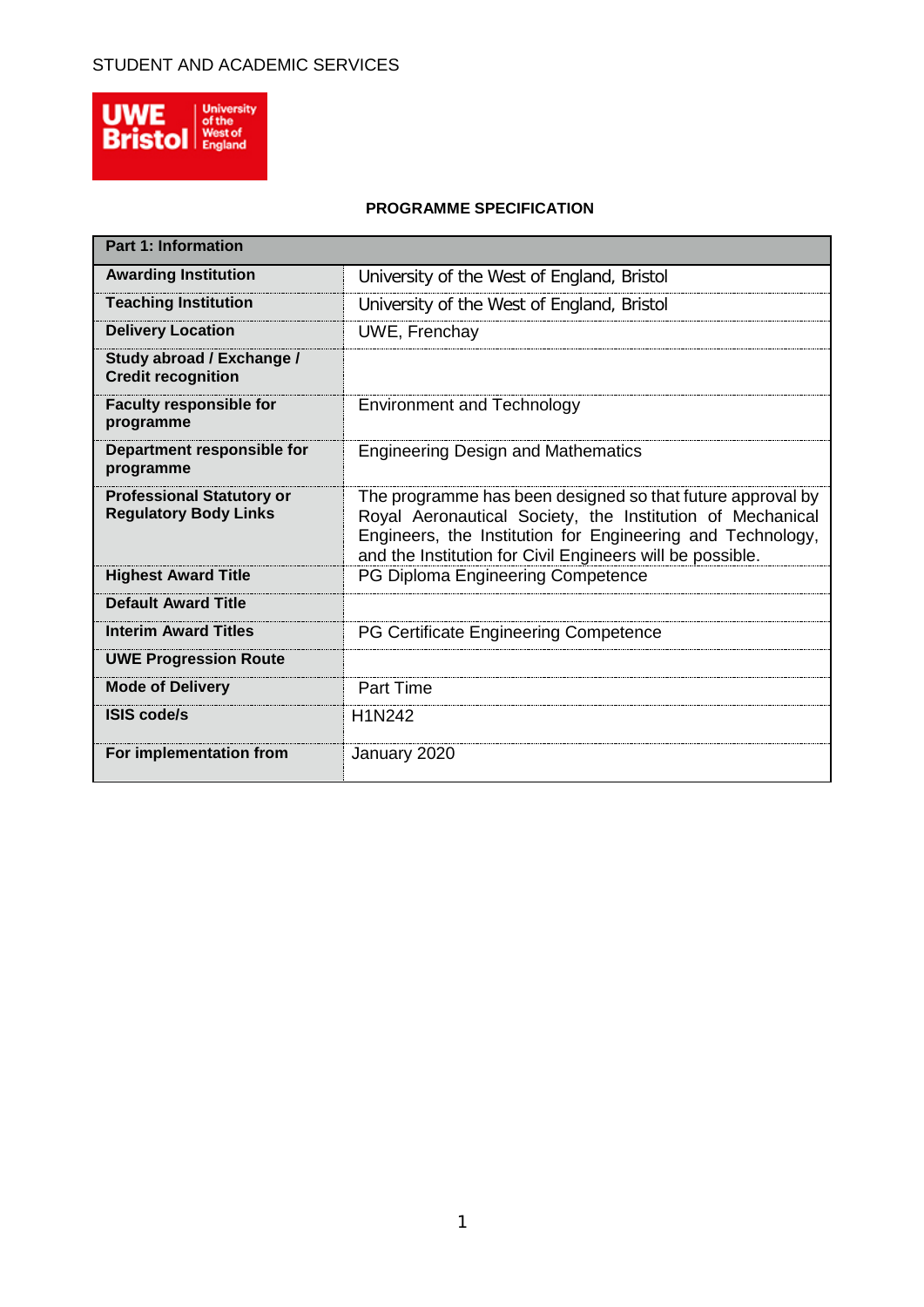**Part 2: Description** 

The PG Diploma Engineering Competence aims to:

Provide students with a broad educational experience in the Advanced Engineering sector, developing knowledge and capability in strategic business requirements and future developments. It has been designed closely with employers to cover key elements of business learning. In addition, it focuses all of its activities around the individual's professionalism, with structured career development at the heart of the learning – and as a core assessed module. Successful completion directs individuals to Chartered Engineer (CEng) registration and recognition.

This programme is directly relevant to the Level 7 Degree Apprenticeship "Postgraduate Engineer" Standard:

- Meeting this learning need for a range of Advanced Engineering-related organisations.
- Providing a strong academic foundation for graduates or equivalent within Advanced Engineering organisations, by developing company-focussed learning requirements into an academic learning programme suitable to develop the behaviours, skills and competencies required by this Degree Apprenticeship Standard.
- Offering a coherent and flexible programme of study at Postgraduate level to meet individual and organisation learning needs.
- Providing appropriate facilities and resources to deliver a quality teaching and learning experience for students, as appropriate.
- Enabling collaboration between academia and industry to provide a study programme of immediate benefit to the organisations.

Academically, the programme:

- Provides an academically rigorous curriculum to meet industrial learning requirements.
- Provides essential learning about specific industrial topic areas not otherwise well served with academic provision.
- Provides a suitable mixture of technical and business-related learning to meet the Standard's requirements.
- Enables independent thinking and learning to make immediate, positive impact on industry-based activities.

### **Programme requirements for the purposes of the Higher Education Achievement Record (HEAR)**

This Postgraduate Diploma provides students with strategic master's level learning, and knowledge and the ability to implement this learning in an advanced engineering work place. This learning is facilitated and guided throughout, enabling students to relate it to their work environment knowing it is based on a strong academic foundation.

At successful completion, students will be making positive impact in their work environments, and will have developed their own professionalism and career planning in conjunction with the needs of the sector. The academic requirement for the Degree Apprenticeship Postgraduate Engineer Standard will be achieved.

#### **Regulations**

Approved to [University Regulations and Procedures](http://www1.uwe.ac.uk/students/academicadvice/assessments/regulationsandprocedures.aspx)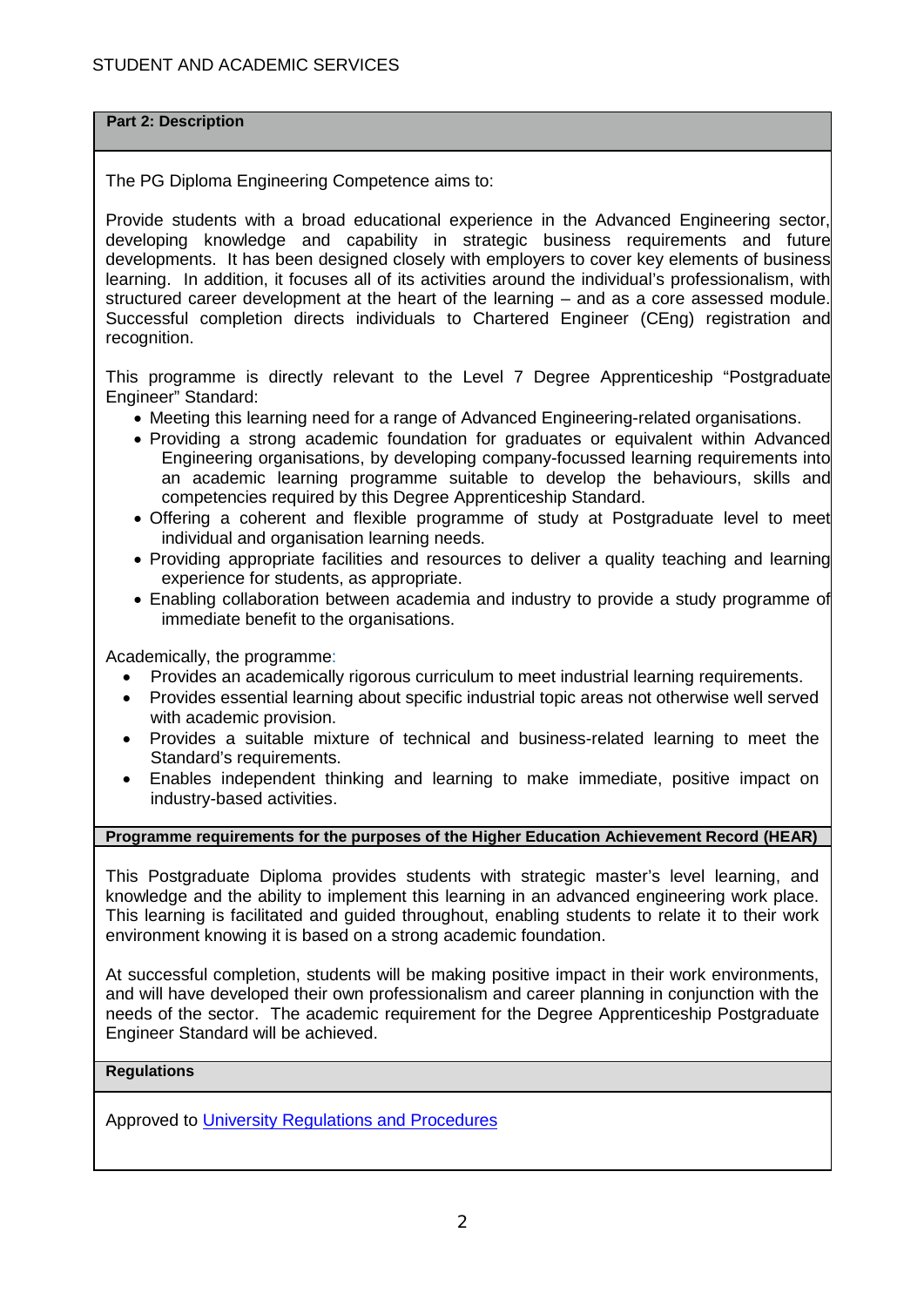#### **Part 3: Learning Outcomes of the Programme**

The Learning Outcomes are identified to ensure a sound, technically-related, business-orientated foundation for engineers to understand and implement industry strategy, processes and future development. They empower students to implement their academic learning – critically evaluative concepts, reflection, tools and techniques – in conjunction with the learning they have achieved through the Degree Apprenticeship work-based programme. They are expected to identify and learn from "lessons learnt" through this process.

The award route provides opportunities for students to develop and demonstrate knowledge and understanding, qualities, behaviours, skills and other attributes as required from the Degree Apprenticeship Standard, in the following areas:

#### A. Knowledge and Understanding (subject specific)

Students are expected to be able to demonstrate an understanding of how the engineering process integrates with wider industrial business requirements. They are expected to develop the required skills and behaviours to work within this context:

- *1. To understand and evaluate the strategic priorities and future development of the industry sector*
- *2. To critically evaluate and implement design, manufacturing and production within the advanced engineering sector*

#### *B. Intellectual Skills (generic)*

Students are expected to be able to:

- *3. Analyse and evaluate the impact of current developments and emerging technologies in the Advanced Engineering sector, with focus on their organisations' activities*
- *4. Demonstrate the understanding, knowledge, competency and capability, to contribute towards the development of a more sustainable and ethical engineering process.*

#### C. Subject/Professional/Practical Skills (subject specific)

Students are expected to:

- *5. Identify, reflect upon, analyse and manipulate data and information to understand issues arising in their organisations and sector*
- *6. Develop lessons learnt and recommendations*
- *7. Critically reflect and review the planning and management of personal and professional development*

#### D. Transferable Skills and other attributes (generic)

Students are expected to:

- *8. Demonstrate tactical and operational ability to communicate and implement knowledge and learning in the workplace*
- *9. Demonstrate project management skills*
- *10. Independently take and communicate academic learning into the workplace setting as a foundation for engineering projects.*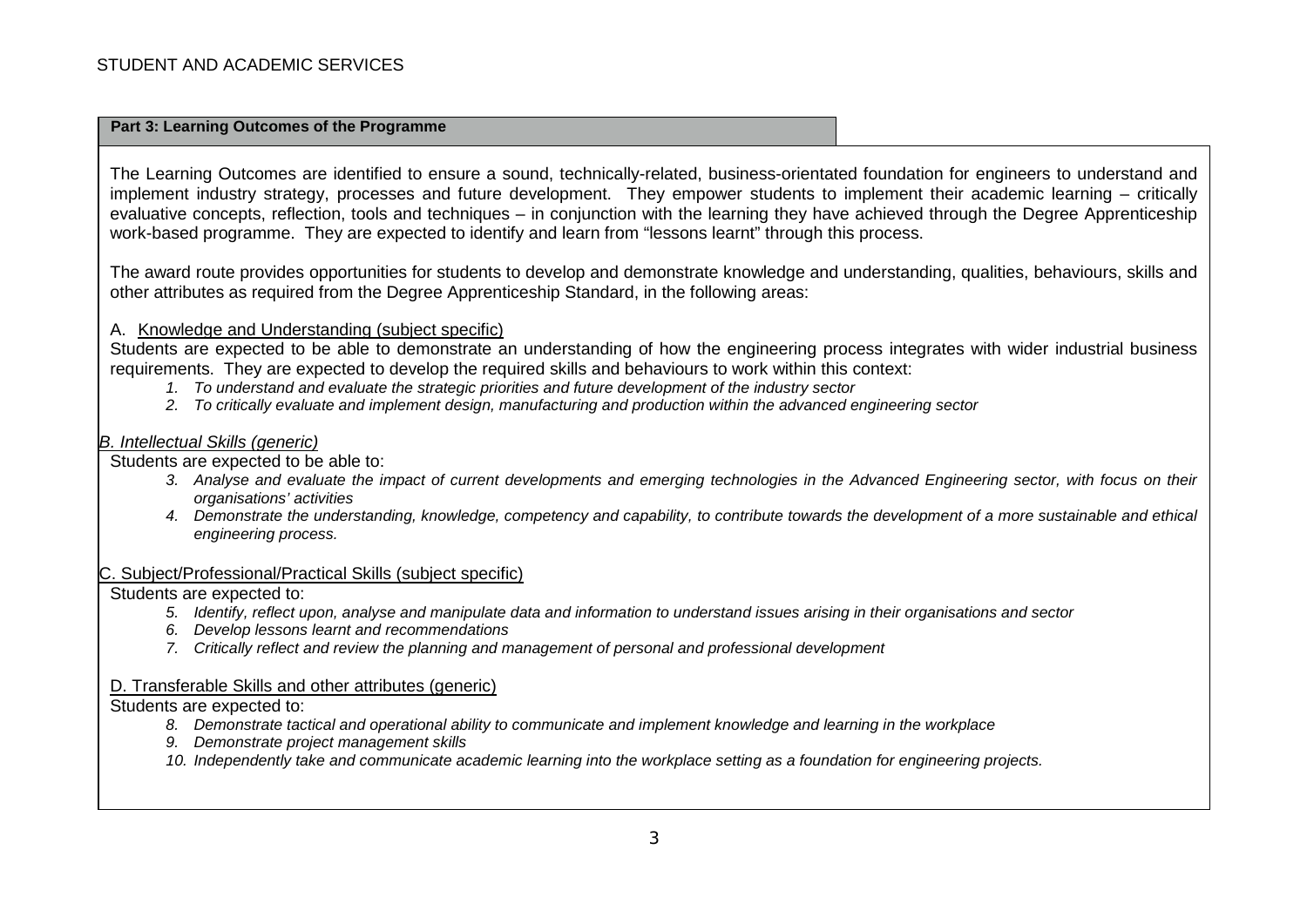| <b>Blue: Core Modules Red: Optional Modules</b><br><b>Learning Outcomes:</b>                                                                                        |             |                   |             |             |             |             |             |             |             |
|---------------------------------------------------------------------------------------------------------------------------------------------------------------------|-------------|-------------------|-------------|-------------|-------------|-------------|-------------|-------------|-------------|
|                                                                                                                                                                     | (ESD)       |                   | (ESD)       |             |             |             |             |             |             |
|                                                                                                                                                                     |             |                   |             |             |             |             |             |             |             |
|                                                                                                                                                                     |             |                   |             |             |             |             |             |             | JBGMHW-15-M |
|                                                                                                                                                                     |             |                   |             |             |             |             |             |             |             |
|                                                                                                                                                                     |             |                   |             |             |             |             |             |             |             |
|                                                                                                                                                                     | JFMF97-15-M | JFMFEQ-30-M (ESD) | JFMFFQ-30-M | JFMF78-15-M | JMFEE8-15-M | JFMFNB-15-M | JFMFVH-15-M | JFMFGQ-15-M |             |
|                                                                                                                                                                     |             |                   |             |             |             |             |             |             |             |
| A) Knowledge and understanding of:                                                                                                                                  |             |                   |             |             |             |             |             |             |             |
| To understand and evaluate the strategic priorities and future development of the industry sector                                                                   | V           |                   |             | $\sqrt{ }$  |             |             |             |             |             |
| To critically evaluate and implement design, manufacturing and production within the advanced engineering                                                           |             | $\sqrt{ }$        | √           | $\sqrt{ }$  |             | $\sqrt{ }$  |             | $\sqrt{ }$  |             |
| sector                                                                                                                                                              |             |                   |             |             |             |             |             |             |             |
| (B) Intellectual Skills                                                                                                                                             |             |                   |             |             |             |             |             |             |             |
| Analyse and evaluate the impact of current developments and emerging technologies in the Advanced Engineering sector,                                               |             | $\sqrt{ }$        | √           | $\sqrt{ }$  |             |             |             | ٦           |             |
| with focus on their organisations' activities                                                                                                                       |             |                   |             |             |             |             |             |             |             |
| Demonstrate the understanding, knowledge, competency and capability, to contribute towards the development of a more<br>sustainable and ethical engineering process |             | $\sqrt{ }$        | √           |             | $\sqrt{ }$  | $\sqrt{ }$  | V           | $\sqrt{ }$  | $\sqrt{ }$  |
|                                                                                                                                                                     |             |                   |             |             |             |             |             |             |             |
| (C) Subject/Professional/Practical Skills                                                                                                                           |             |                   |             |             |             |             |             |             |             |
| Identify, reflect upon, analyse and manipulate data and information to understand issues arising in their                                                           |             | $\sqrt{ }$        | √           | $\sqrt{ }$  | $\sqrt{ }$  |             |             |             |             |
| organisations and sector                                                                                                                                            |             |                   |             |             |             |             |             |             |             |
| Develop lessons learnt and recommendations                                                                                                                          | V           | $\sqrt{ }$        | $\sqrt{ }$  | $\sqrt{ }$  | $\sqrt{ }$  | $\sqrt{ }$  | $\sqrt{ }$  | $\sqrt{ }$  |             |
| Critically reflect and review the planning and management of personal and professional development                                                                  | V           | $\sqrt{ }$        |             |             |             |             |             |             |             |
| (D) Transferable skills and other attributes                                                                                                                        |             |                   |             |             |             |             |             |             |             |
| Demonstrate tactical and operational ability to communicate and implement knowledge and learning in the                                                             |             | $\sqrt{ }$        | √           | $\sqrt{ }$  | V           | $\sqrt{ }$  |             | N           |             |
| workplace                                                                                                                                                           |             |                   |             |             |             |             |             |             |             |
| Demonstrate project management skills                                                                                                                               | V           | $\sqrt{ }$        | √           |             |             |             |             |             | $\sqrt{ }$  |
| Independently take and communicate academic learning into the workplace setting as a foundation for                                                                 | √           | $\sqrt{ }$        |             | V           |             | $\sqrt{ }$  |             | $\sqrt{ }$  | $\sqrt{ }$  |
| engineering projects.                                                                                                                                               |             |                   |             |             |             |             |             |             |             |

**Apprenticeship Standard.**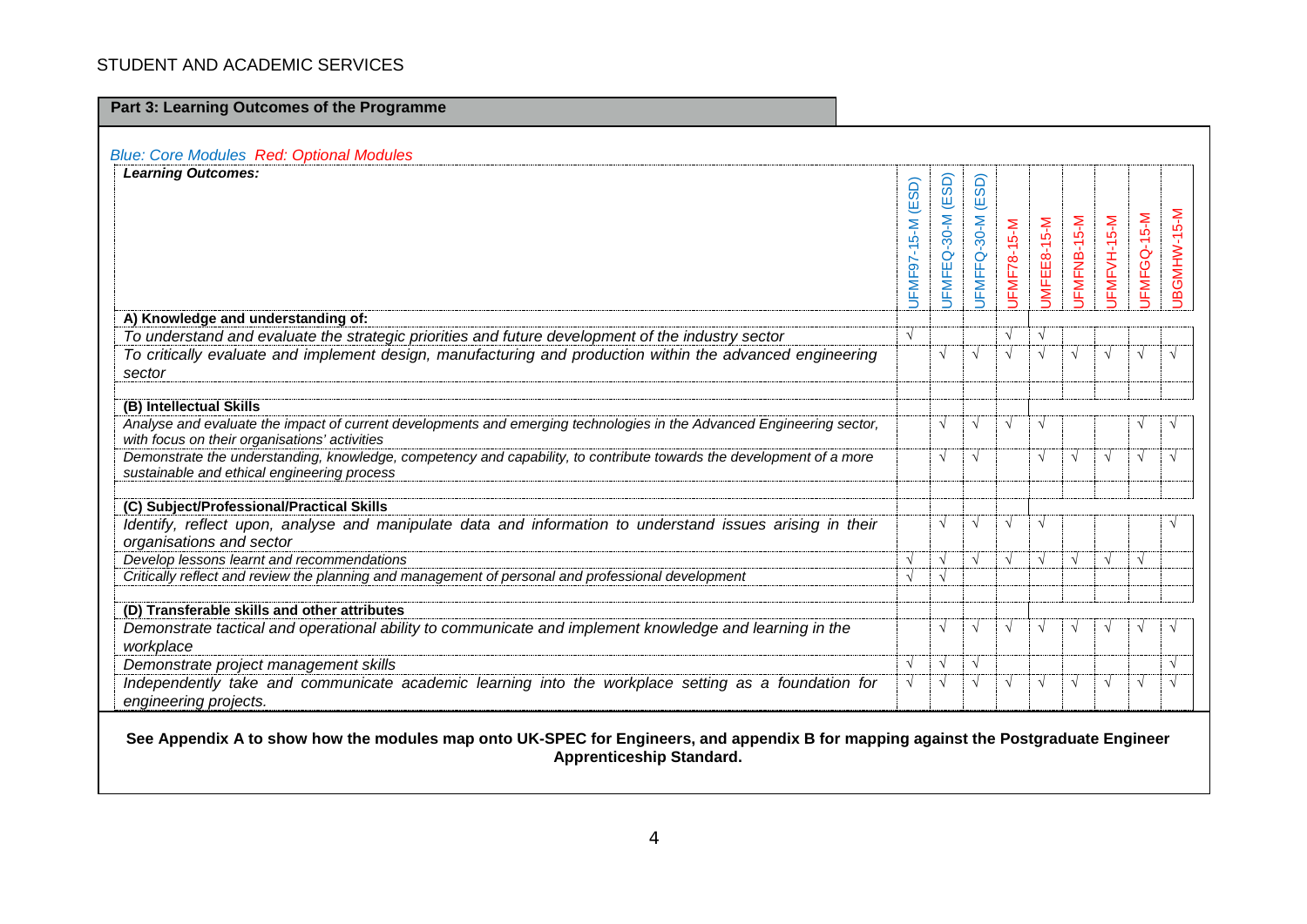# **GRADUATION**

The **PG Diploma Engineering Competence** requires 120 taught credits.

*Note: the PG Diploma is required for students to be able to successfully complete the Degree Apprenticeship requirements.*

The **PG Certificate Engineering Competence** requires 60 taught credits; this is the **Interim Award**.

|              |                                                                                                         | <b>Part 4: Programme Structure</b>                                                                                                                                                                                                                                                                                                                                                                                                                 |                                                                                                                                                                                                                                                                                                                                                                                                                                                                                                                                                                                                                                                     |                                                                                                                                                                                                                     |
|--------------|---------------------------------------------------------------------------------------------------------|----------------------------------------------------------------------------------------------------------------------------------------------------------------------------------------------------------------------------------------------------------------------------------------------------------------------------------------------------------------------------------------------------------------------------------------------------|-----------------------------------------------------------------------------------------------------------------------------------------------------------------------------------------------------------------------------------------------------------------------------------------------------------------------------------------------------------------------------------------------------------------------------------------------------------------------------------------------------------------------------------------------------------------------------------------------------------------------------------------------------|---------------------------------------------------------------------------------------------------------------------------------------------------------------------------------------------------------------------|
|              |                                                                                                         | There is NO Full Time pathway for this PG Diploma award.                                                                                                                                                                                                                                                                                                                                                                                           |                                                                                                                                                                                                                                                                                                                                                                                                                                                                                                                                                                                                                                                     |                                                                                                                                                                                                                     |
| <b>ENTRY</b> | $\overline{ }$<br>$\overline{\phantom{0}}$<br>Level 7 (M) Year<br>Ņ<br>$\overline{\phantom{0}}$<br>Year | The below structure is for a typical part time student.<br><b>Compulsory Modules</b><br><b>UFMF97-15-M:</b><br>Professional Development Appraisal &<br><b>Continuing Review</b><br>UFMFEQ-30-M: Group Project Challenge<br>UFMFFQ-30-M: Masters Group<br><b>Technical Project</b><br>Continuation of:<br><b>UFMF97-15-M:</b><br>Professional Development Appraisal &<br><b>Continuing Review</b><br>Continuation of:<br>UFMFFQ-30-M: Masters Group | <b>Optional Modules</b><br>15 to 30 credits from:<br>UFMF78-15-M: Strategic Analysis of Technical Operations<br>UFMFVH-15-M: Requirements Engineering<br>UFMFGQ-15-M: Data Analytics for Engineers<br>UFMEE8-15-M: Principles of Lean Engineering<br>UFMFNB-15-M: Foundations of Systems Engineering<br>UBGMHW-15-M Digital Engineering for Infrastructure<br>15 to 30 credits (depending on number of optional<br>modules taken in year 1.1) from:<br>UFMF78-15-M: Strategic Analysis of Technical Operations<br>UFMFVH-15-M: Requirements Engineering<br>UFMFGQ-15-M: Data Analytics for Engineers<br>UFMEE8-15-M: Principles of Lean Engineering | <b>Awards</b><br><b>Highest Award:</b><br>PG Diploma Engineering<br>Competence (120 credits,<br>must include 75 credits from<br>UFM97-15-M, UFMFEQ-30-M,<br>UFMFFQ-30-M)                                            |
|              | $\widehat{\epsilon}$<br>$\sim$<br>Level <sup>-</sup>                                                    | <b>Technical Project</b>                                                                                                                                                                                                                                                                                                                                                                                                                           | UFMFNB-15-M: Foundations of Systems Engineering                                                                                                                                                                                                                                                                                                                                                                                                                                                                                                                                                                                                     | <b>Interim Award:</b><br>PG Certificate Engineering<br>Competence (60 credits, must<br>include 45 credits from<br>compulsory modules UFMF97-<br>15-M, plus 30 credits from<br>either UFMFEQ-30-M or<br>UFMFFQ-30-M) |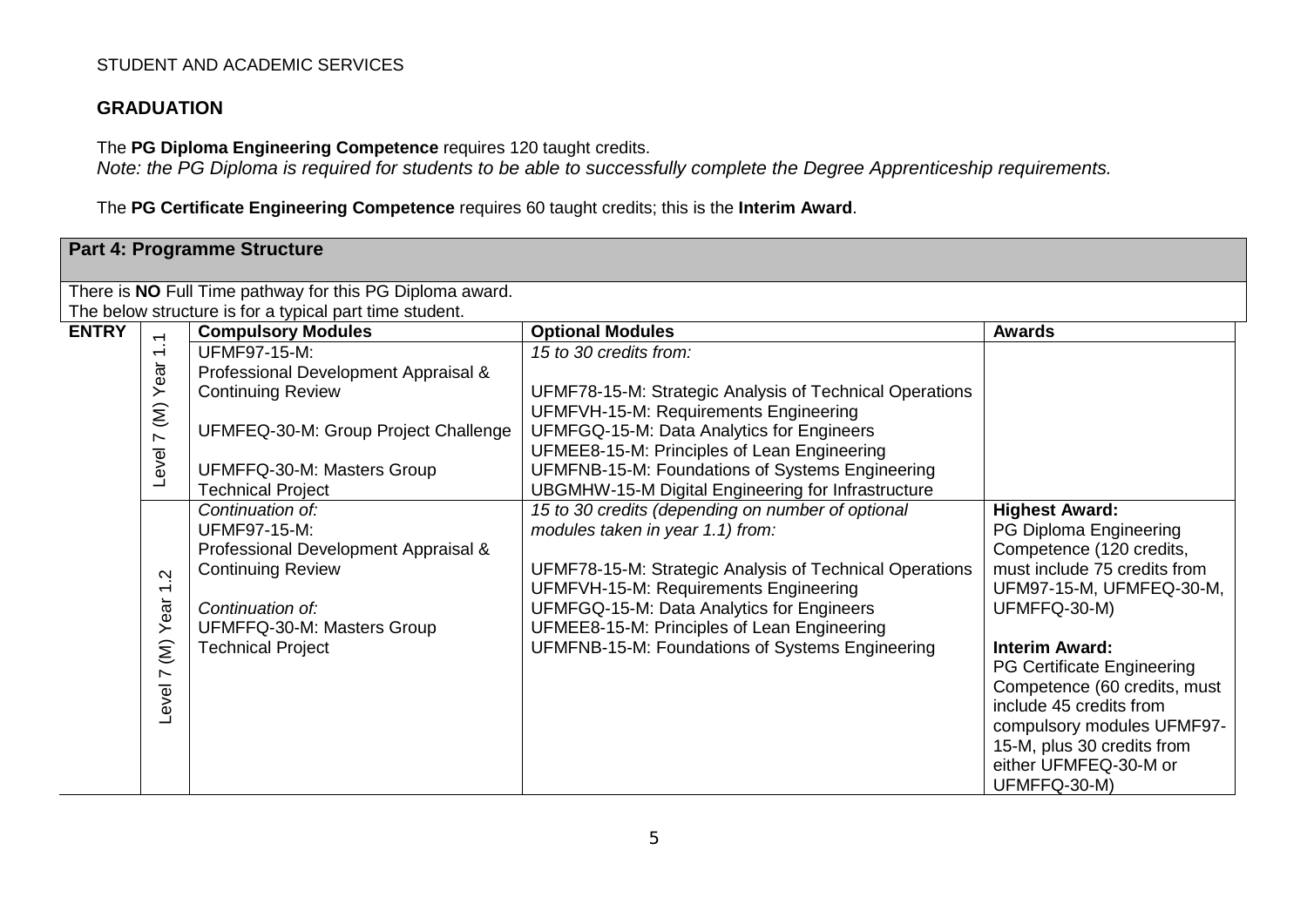### **Part 5: Entry Requirements**

The University's Standard Entry Requirements apply with the following additions/exceptions:

- Normally a 2:2 in a relevant degree, or significant work experience in an appropriate setting.
- For this programme, students must be employed by an Advanced Engineering organisation in an appropriate role. In addition, to be eligible for entry to the PG Diploma, they must also meet the required UWE standards.
- Students who do not meet the minimum academic entry requirements but have significant work experience will be considered on an individual basis by the Programme Leader.

### **Part 6: Reference Points and Benchmarks**

Framework for higher education qualifications (FHEQ) [QAA UK Quality Code for HE](http://www.qaa.ac.uk/assuringstandardsandquality/quality-code/Pages/default.aspx)

[Strategy 2020](http://www1.uwe.ac.uk/about/corporateinformation/strategy.aspx)

[University](http://www1.uwe.ac.uk/aboutus/policies) policies

In addition, the following have been considered:

- 1. The SEEC Level Descriptors for Masters learning outcomes: <http://www.seec.org.uk/academic-credit/seec-credit-level-descriptors-2010>
- 2. Engineering UK-Spec Specific Learning Outcomes, with respect to the requirements from the Professional Engineering Institutions: <https://www.engc.org.uk/ukspec>
- 3. Level 7 "Postgraduate Engineer" Degree Apprenticeship Standard. [\[https://www.gov.uk/government/publications/apprenticeship-standard-post-graduate](https://www.gov.uk/government/publications/apprenticeship-standard-post-graduate-engineer-approved-for-delivery)[engineer-approved-for-delivery\]](https://www.gov.uk/government/publications/apprenticeship-standard-post-graduate-engineer-approved-for-delivery)
- 4. UWE's [Enhancement Framework.](https://www1.uwe.ac.uk/about/departmentsandservices/professionalservices/academicservices/regulationsandquality/enhancementframework.aspx)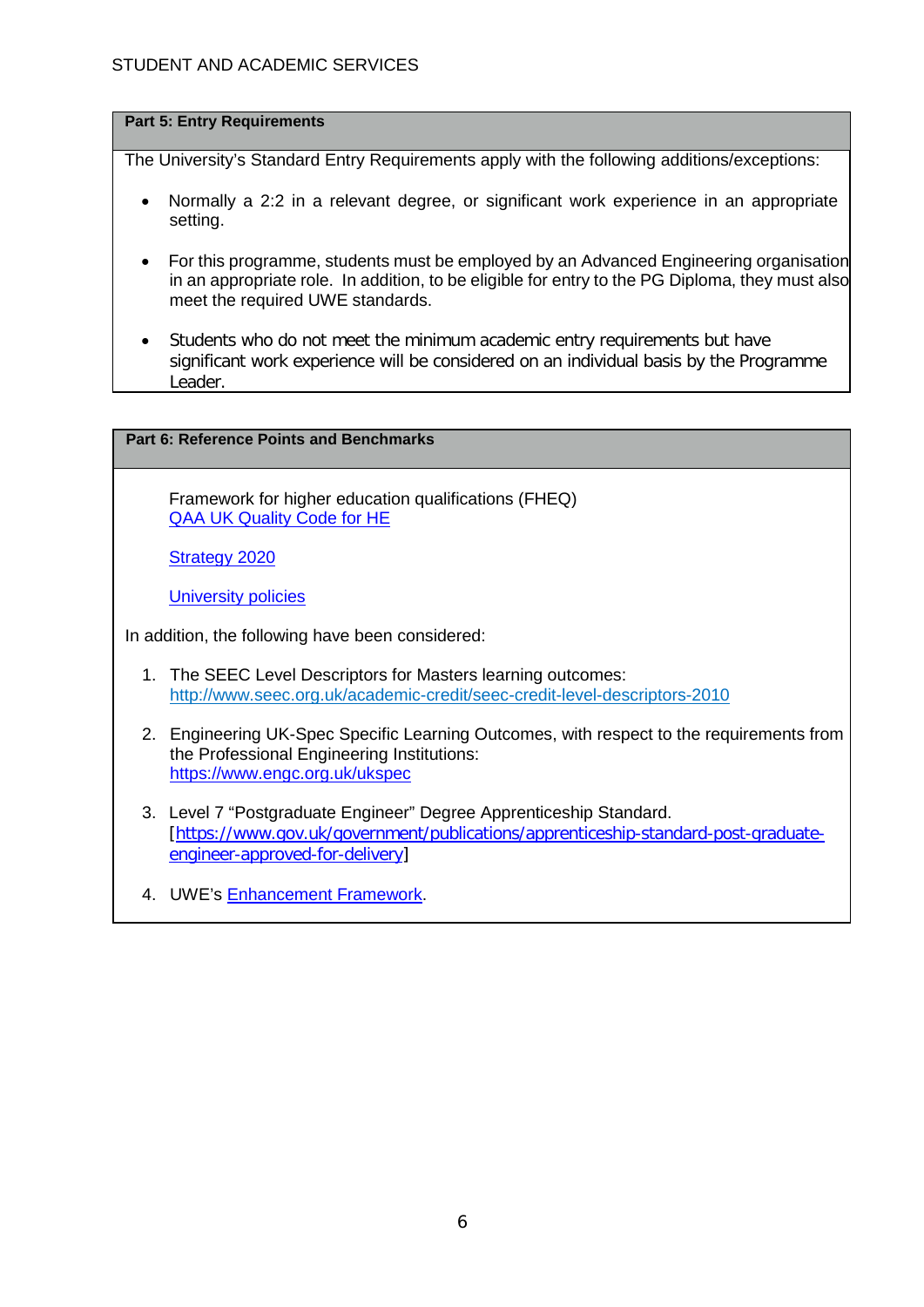| <b>COURSES</b>         | SM1M       | SM2M       | SM3M       | SM4M       | SM5M       | SM6M       | EA1M       | EA3M       | EA4M       | EA5M       | EA6M       | D3M        | D7M        | D8M        | EL1M       | EL3M       | EL5M       | EL6M       | EL7M       | P <sub>2</sub> M | P4M        | P8M        | P9M        | <b>P10M</b> | <b>P11M</b> | G3M        |
|------------------------|------------|------------|------------|------------|------------|------------|------------|------------|------------|------------|------------|------------|------------|------------|------------|------------|------------|------------|------------|------------------|------------|------------|------------|-------------|-------------|------------|
| UFMF97-15-M            |            |            |            |            |            |            |            |            |            |            |            |            |            |            |            |            |            |            |            |                  |            |            |            |             |             |            |
| Professional           |            |            |            |            |            |            |            |            |            |            |            |            |            |            |            |            |            |            |            |                  |            |            |            |             |             |            |
| Development            |            |            | $\sqrt{ }$ |            |            | $\sqrt{ }$ |            |            |            |            |            | $\sqrt{ }$ |            |            | $\sqrt{ }$ |            |            |            |            |                  | $\sqrt{ }$ |            |            |             | $\sqrt{ }$  | $\sqrt{ }$ |
| Appraisal and          |            |            |            |            |            |            |            |            |            |            |            |            |            |            |            |            |            |            |            |                  |            |            |            |             |             |            |
| Continuing             |            |            |            |            |            |            |            |            |            |            |            |            |            |            |            |            |            |            |            |                  |            |            |            |             |             |            |
| Review                 |            |            |            |            |            |            |            |            |            |            |            |            |            |            |            |            |            |            |            |                  |            |            |            |             |             |            |
| UFMFEQ-30-M            |            |            |            |            |            |            |            |            |            |            |            |            |            |            |            |            |            |            |            |                  |            |            |            |             |             |            |
| <b>Group Project</b>   | $\sqrt{ }$ | $\sqrt{ }$ | $\sqrt{ }$ |            |            | $\sqrt{ }$ |            | $\sqrt{ }$ |            | $\sqrt{ }$ | $\sqrt{ }$ | $\sqrt{ }$ | $\sqrt{ }$ | $\sqrt{ }$ | $\sqrt{ }$ | $\sqrt{ }$ |            | $\sqrt{ }$ |            |                  | $\sqrt{ }$ |            | $\sqrt{ }$ |             | $\sqrt{ }$  | $\sqrt{ }$ |
| Challenge              |            |            |            |            |            |            |            |            |            |            |            |            |            |            |            |            |            |            |            |                  |            |            |            |             |             |            |
| UFMFFQ-30-M            |            |            |            |            |            |            |            |            |            |            |            |            |            |            |            |            |            |            |            |                  |            |            |            |             |             |            |
| <b>Group Technical</b> | $\sqrt{ }$ | $\sqrt{ }$ | $\sqrt{ }$ |            |            | $\sqrt{ }$ |            | $\sqrt{ }$ | $\sqrt{ }$ | $\sqrt{ }$ | $\sqrt{ }$ | $\sqrt{ }$ | $\sqrt{ }$ | $\sqrt{ }$ | $\sqrt{ }$ | $\sqrt{ }$ |            | $\sqrt{ }$ | $\sqrt{ }$ | $\sqrt{ }$       | $\sqrt{ }$ | $\sqrt{ }$ | N          | $\sqrt{ }$  | $\sqrt{ }$  | $\sqrt{ }$ |
| Project                |            |            |            |            |            |            |            |            |            |            |            |            |            |            |            |            |            |            |            |                  |            |            |            |             |             |            |
| UFMF78-15-M            |            |            |            |            |            |            |            |            |            |            |            |            |            |            |            |            |            |            |            |                  |            |            |            |             |             |            |
| Strategic              |            |            |            |            |            |            |            |            |            |            |            |            |            |            |            |            |            |            |            |                  |            |            |            |             |             |            |
| Analysis of            | $\sqrt{ }$ | $\sqrt{ }$ |            | $\sqrt{ }$ |            | $\sqrt{ }$ | $\sqrt{ }$ |            |            | $\sqrt{ }$ | $\sqrt{ }$ | $\sqrt{ }$ |            |            |            |            | $\sqrt{ }$ | $\sqrt{ }$ | $\sqrt{ }$ | $\sqrt{ }$       | $\sqrt{ }$ |            | $\sqrt{ }$ | $\sqrt{ }$  |             |            |
| Technical              |            |            |            |            |            |            |            |            |            |            |            |            |            |            |            |            |            |            |            |                  |            |            |            |             |             |            |
| Operations             |            |            |            |            |            |            |            |            |            |            |            |            |            |            |            |            |            |            |            |                  |            |            |            |             |             |            |
| UFMEE8-15-M            |            |            |            |            |            |            |            |            |            |            |            |            |            |            |            |            |            |            |            |                  |            |            |            |             |             |            |
| Principles of          | $\sqrt{ }$ | $\sqrt{ }$ |            | $\sqrt{ }$ | $\sqrt{ }$ | $\sqrt{ }$ |            | $\sqrt{ }$ | $\sqrt{ }$ | $\sqrt{ }$ | $\sqrt{ }$ | $\sqrt{ }$ | $\sqrt{ }$ | $\sqrt{ }$ |            |            | $\sqrt{ }$ | $\sqrt{ }$ | $\sqrt{ }$ | $\sqrt{ }$       | $\sqrt{ }$ | $\sqrt{ }$ | $\sqrt{ }$ | $\sqrt{ }$  |             |            |
| Lean                   |            |            |            |            |            |            |            |            |            |            |            |            |            |            |            |            |            |            |            |                  |            |            |            |             |             |            |
| Engineering            |            |            |            |            |            |            |            |            |            |            |            |            |            |            |            |            |            |            |            |                  |            |            |            |             |             |            |
| UFMFNB-15-M            |            |            |            |            |            |            |            |            |            |            |            |            |            |            |            |            |            |            |            |                  |            |            |            |             |             |            |
| Foundations of         | $\sqrt{ }$ | $\sqrt{ }$ |            |            | $\sqrt{ }$ | $\sqrt{ }$ |            | $\sqrt{ }$ | $\sqrt{ }$ | $\sqrt{ }$ | $\sqrt{ }$ | $\sqrt{ }$ | $\sqrt{ }$ | $\sqrt{ }$ |            |            |            |            |            |                  | $\sqrt{ }$ | $\sqrt{ }$ | $\sqrt{ }$ | $\sqrt{ }$  |             |            |
| Systems                |            |            |            |            |            |            |            |            |            |            |            |            |            |            |            |            |            |            |            |                  |            |            |            |             |             |            |
| Engineering            |            |            |            |            |            |            |            |            |            |            |            |            |            |            |            |            |            |            |            |                  |            |            |            |             |             |            |
| UFMFVH-15-M            |            |            |            |            |            |            |            |            |            |            |            |            |            |            |            |            |            |            |            |                  |            |            |            |             |             |            |
| Requirements           | $\sqrt{ }$ | $\sqrt{ }$ |            |            | $\sqrt{ }$ | $\sqrt{ }$ |            | $\sqrt{ }$ | $\sqrt{ }$ | $\sqrt{ }$ | $\sqrt{ }$ | $\sqrt{ }$ | $\sqrt{ }$ | $\sqrt{ }$ |            |            |            | $\sqrt{ }$ | $\sqrt{ }$ |                  | $\sqrt{ }$ | $\sqrt{ }$ | $\sqrt{ }$ | $\sqrt{ }$  |             |            |
| Engineering            |            |            |            |            |            |            |            |            |            |            |            |            |            |            |            |            |            |            |            |                  |            |            |            |             |             |            |
| UFMFGQ-15-M            |            |            |            |            |            |            |            |            |            |            |            |            |            |            |            |            |            |            |            |                  |            |            |            |             |             |            |
| Data Analytics         | $\sqrt{ }$ | $\sqrt{ }$ |            | $\sqrt{ }$ | $\sqrt{ }$ | $\sqrt{ }$ |            | $\sqrt{ }$ | $\sqrt{ }$ | $\sqrt{ }$ | $\sqrt{ }$ | $\sqrt{ }$ | $\sqrt{ }$ | $\sqrt{ }$ |            |            |            |            |            |                  | $\sqrt{ }$ | $\sqrt{ }$ | V          | $\sqrt{ }$  |             |            |
| for Engineers          |            |            |            |            |            |            |            |            |            |            |            |            |            |            |            |            |            |            |            |                  |            |            |            |             |             |            |
| UBGMHW-15-M            |            |            |            |            |            |            |            |            |            |            |            |            |            |            |            |            |            |            |            |                  |            |            |            |             |             |            |
| Digital                | $\sqrt{ }$ |            | $\sqrt{ }$ | $\sqrt{ }$ |            | $\sqrt{ }$ | $\sqrt{ }$ | $\sqrt{ }$ |            | $\sqrt{ }$ | $\sqrt{ }$ | $\sqrt{ }$ |            | $\sqrt{ }$ | $\sqrt{ }$ | $\sqrt{ }$ |            | $\sqrt{ }$ |            | $\sqrt{ }$       | $\sqrt{ }$ | $\sqrt{ }$ | $\sqrt{ }$ | $\sqrt{ }$  | $\sqrt{ }$  |            |
| Engineering for        |            |            |            |            |            |            |            |            |            |            |            |            |            |            |            |            |            |            |            |                  |            |            |            |             |             |            |
| Infrastructure         |            |            |            |            |            |            |            |            |            |            |            |            |            |            |            |            |            |            |            |                  |            |            |            |             |             |            |

# **Appendix A: Benchmarking to UK-SPEC [\(Engineering Accreditation Board\):](https://www.engc.org.uk/engcdocuments/internet/website/Accreditation%20of%20Higher%20Education%20Programmes%20third%20edition%20collated%20learning%20outcomes%20(1).pdf) Specific Learning Outcomes Matrix**

*\*Note that further evidence from the workplace will need to be demonstrated to ensure the competency is fully met.*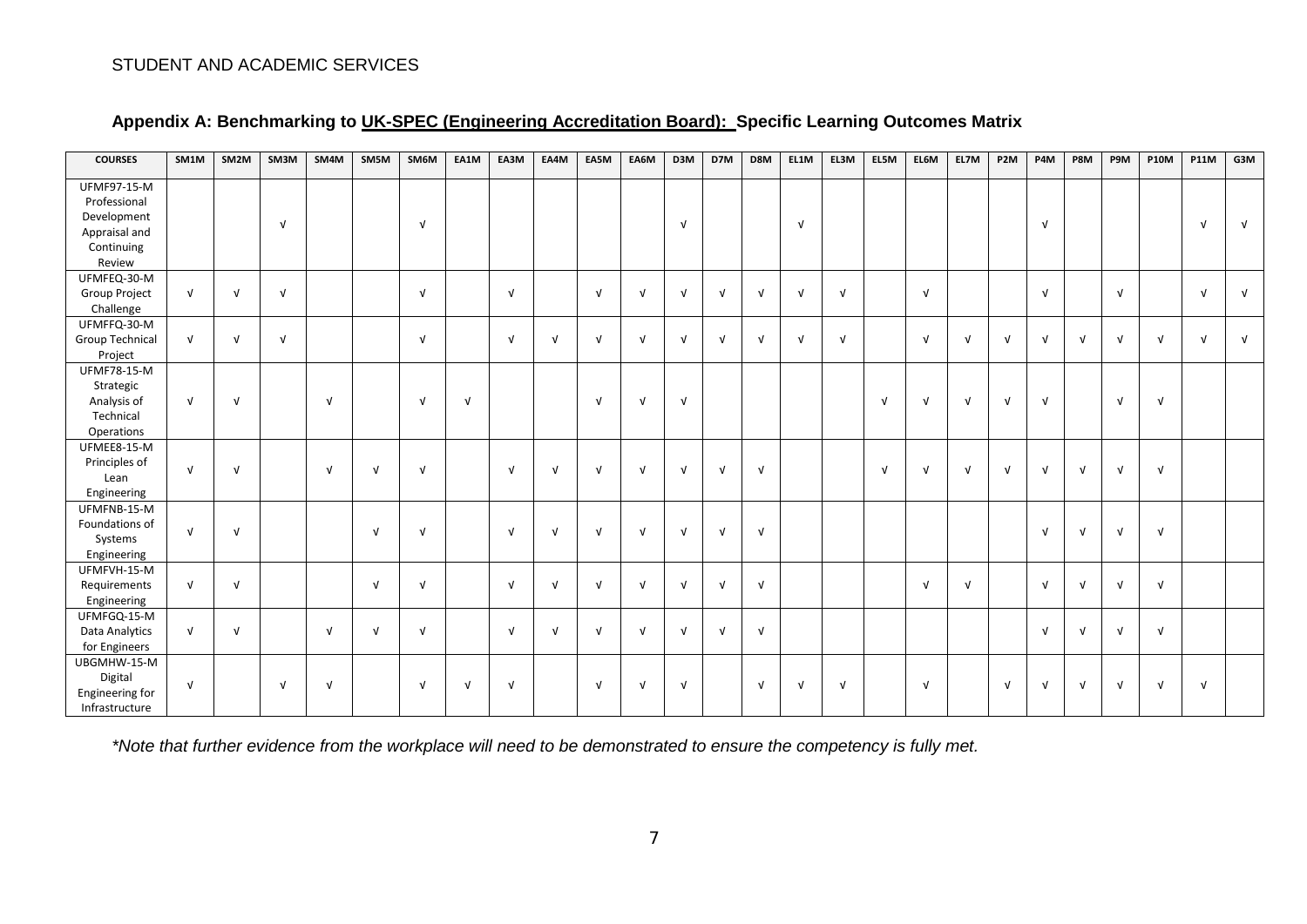### **Appendix B: Mapping of Knowledge, Skills and Behaviours from PG Dip Engineering Competence to the Postgraduate Engineer Apprenticeship Standard**

Where a module will fully satisfy a requirement of the apprenticeship standard this is marked 'F'. Where a module partially covers a requirement this is marked 'P'.

| Post Graduate Engineers are able to demonstrate:<br><b>Knowledge</b>                                                                                                        | UFMF97-15-M | UFMFEQ-30-M | UFMFFQ-30-M | UFMEE8-15-M | UFMFGQ-15-M | UFMF78-15-M | UFMFNB-15-M | UFMFVH-15-M | UBGMHW-15-M | Company Training | Apprenticeship Work<br><b>Experience</b> | Approval<br>Final | *Programme Learning<br><b>Outcomes</b> |
|-----------------------------------------------------------------------------------------------------------------------------------------------------------------------------|-------------|-------------|-------------|-------------|-------------|-------------|-------------|-------------|-------------|------------------|------------------------------------------|-------------------|----------------------------------------|
| The theoretical knowledge to solve problems in existing and emerging technologies, applying and<br>developing analytical techniques                                         |             |             | D           | P           | P           | P           | P           | P           | P           |                  |                                          |                   | A2, B3                                 |
| Understanding of business and commercial needs/constraints                                                                                                                  |             | P           | Þ           |             |             | P           |             |             | P           |                  |                                          |                   | A1, A2                                 |
| Knowledge and understanding of own competencies capabilities and limitations, ability to work<br>within these and highlight when work goes outside of these                 | F.          | P           | Þ           |             |             |             |             |             |             |                  |                                          |                   | B4, C6                                 |
| Understanding of financial responsibilities and authorisation processes                                                                                                     |             |             |             | P           |             | P           |             |             | P           |                  |                                          |                   | B4, D9                                 |
| Understanding of technical sign off responsibilities, who within their organisation needs to be<br>involved in the sign off of product/processes                            |             |             | P           |             |             | P           |             |             | P           |                  |                                          |                   | B4, D9                                 |
| <b>PATHWAY 11 SPECIFIC SPECIALIST KNOWLEDGE</b>                                                                                                                             |             |             |             |             |             |             |             |             |             |                  |                                          |                   |                                        |
| Understand the principles of risk management and how lessons learnt can be implemented to<br>ensure project risk is recognised and minimised through the project life cycle |             | P           | Þ           |             |             |             |             |             | P           |                  |                                          |                   | B3, C6, D8, D9                         |
| Understand all internal processes, regulatory requirements in order to meet customers'<br>requirements                                                                      |             |             | Þ           |             |             |             |             |             |             |                  |                                          |                   | A2, C5, D9, D10                        |
| <b>Skills</b>                                                                                                                                                               |             |             |             |             |             |             |             |             |             |                  |                                          |                   |                                        |
| Safe working practices, an understanding of technical governance and quality management                                                                                     |             |             | D           | P           |             | P           |             |             | P           |                  |                                          |                   | A2, B4, C8, D9                         |
| Compliance with legislation and codes, but be able to seek improvements                                                                                                     |             | P           | D           | P           |             | P           |             |             | P           |                  |                                          |                   | B4, D9                                 |
| Practical competence to deliver innovative products and services                                                                                                            |             | P           | F           |             |             |             |             |             | P           |                  |                                          |                   | B4, C5, C6, D9                         |
| Technical responsibility for complex engineering systems                                                                                                                    |             | P           | D           | P           | P           |             | P           | D           | P           |                  |                                          |                   | A2, B3, B4, C5, C6, D8                 |
| Accountability for project(s)/programme(s), finance and personnel management                                                                                                |             | P           |             | P           |             | P           |             |             | P           |                  |                                          |                   | B4, D8, D9                             |
| Management of trade-offs between technical and socio-economic factors                                                                                                       |             | P           | D           |             |             | P           |             |             |             |                  |                                          |                   | A1, B3, B4, C5                         |
| The skill sets necessary to develop other technical staff                                                                                                                   | P           | P           | Þ           | P           | P           |             | P           | P           | P           |                  |                                          |                   | C6, C7, D8, D10                        |
| <b>PATHWAY 11 SPECIFIC SPECIALIST SKILLS</b>                                                                                                                                |             |             |             |             |             |             |             |             |             |                  |                                          |                   |                                        |
| Ensure that engineering integrity is achieved, engineering procedures are complied with                                                                                     |             | P           | P           | P           |             |             |             |             | P           |                  |                                          |                   | C5, C6, C7                             |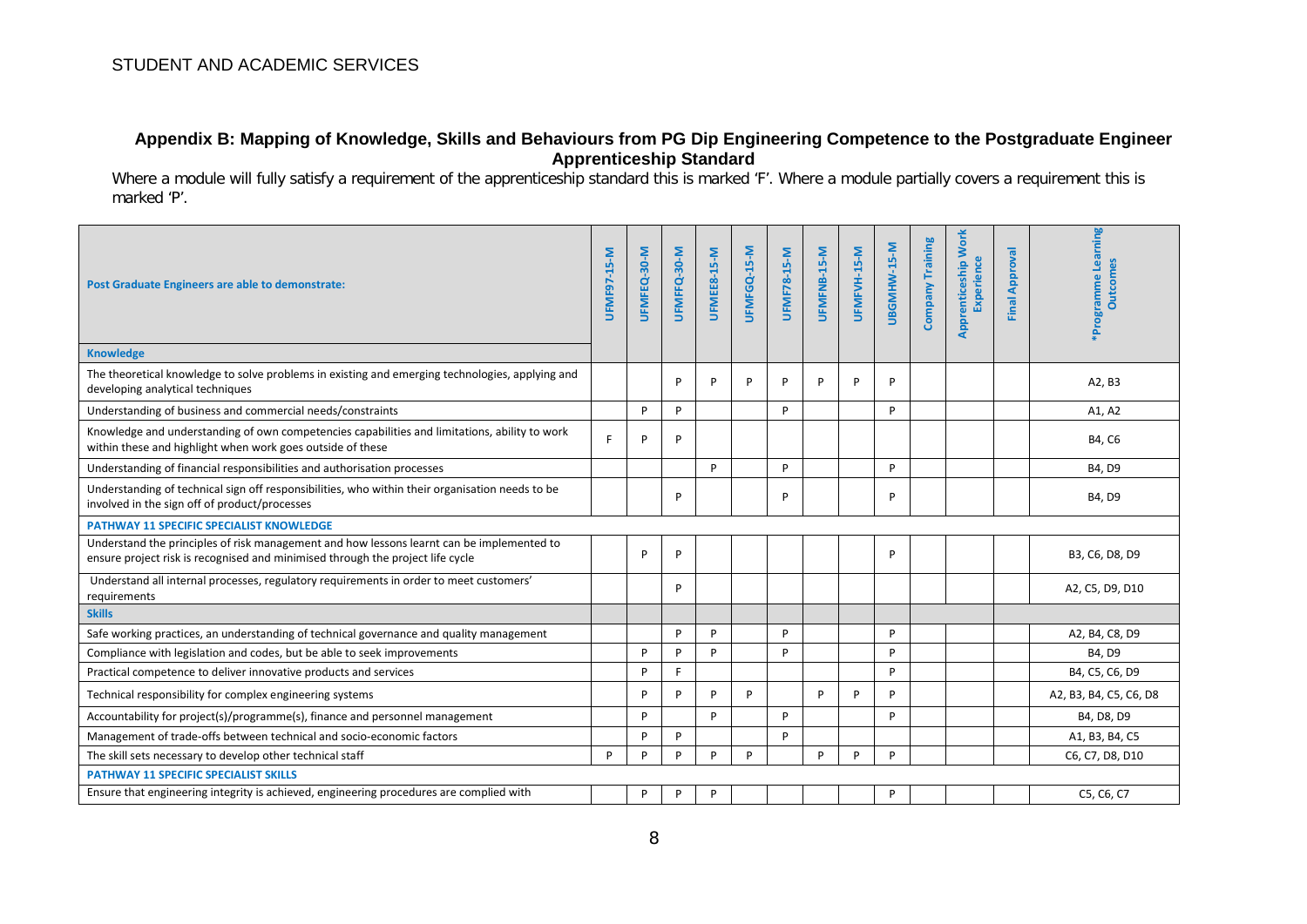| Co-ordinate a cross functional and multidiscipline engineering team to deliver all work packages<br>within time and cost budgets to required quality on assigned programs                                                                                                                                                                                                 |   | P | P |   |   | P |   |   | P |  |  | A2, C5, C7          |
|---------------------------------------------------------------------------------------------------------------------------------------------------------------------------------------------------------------------------------------------------------------------------------------------------------------------------------------------------------------------------|---|---|---|---|---|---|---|---|---|--|--|---------------------|
| Develop a strong and positive technical relationship with all internal and external customers                                                                                                                                                                                                                                                                             |   | P | P |   | P | P | P | P | P |  |  | C5, C7, D8          |
| Effectively manage resource to achieve plans and to drive improvements to enhance productivity                                                                                                                                                                                                                                                                            |   | P | P | P | P | P | P |   | P |  |  | D <sub>9</sub>      |
| Inject knowledge and expertise to the team and customer to ensure robust and timely solutions<br>are developed for technical and programme issues                                                                                                                                                                                                                         |   | P | P | P |   |   |   |   | P |  |  | A2, B3, B4, D10     |
| Ensure rigorous application of risk management and lessons learnt to ensure project risk is<br>understood and minimised through the project life cycle                                                                                                                                                                                                                    |   | P | P | P |   |   |   | P |   |  |  | C6, D9              |
| Ensure all internal process, regulatory and customer requirements are met                                                                                                                                                                                                                                                                                                 |   | P | P | P |   | P |   |   | P |  |  | D <sub>9</sub>      |
| Lead the engineering technical/manufacturing team to ensure that lessons learnt are addressed<br>and a robust trouble free product is developed                                                                                                                                                                                                                           |   | P | P | P | P |   |   |   | P |  |  | C6, C7, D8          |
| Ensure that product strategies are in place to provide discriminating technologies for future<br>products if appropriate                                                                                                                                                                                                                                                  |   | P | P |   |   | P | P |   | P |  |  | A1, A2              |
| <b>Core Behaviours</b>                                                                                                                                                                                                                                                                                                                                                    |   |   |   |   |   |   |   |   |   |  |  |                     |
| Modern Engineering organisations require their employees to have a set of behaviours that will ensure success, both in their role and in the overall company objectives. These required behaviours are aligned to<br>those specified for Professional Registration, as defined in UK-SPEC                                                                                 |   |   |   |   |   |   |   |   |   |  |  |                     |
| A. Knowledge and understanding                                                                                                                                                                                                                                                                                                                                            |   |   |   |   |   |   |   |   |   |  |  |                     |
| Demonstrating commitment to continue personal development, refreshing and expanding<br>Engineering knowledge keeping up-to-date with emerging technologies                                                                                                                                                                                                                | P | P | P | P | P | P | P | P | P |  |  | A1, A2, B3, C6, C7  |
| B. Design and development of processes, systems, services and products                                                                                                                                                                                                                                                                                                    |   |   | P |   |   |   |   |   |   |  |  |                     |
| Contributing proactively to the continuing development of Engineering within their domain                                                                                                                                                                                                                                                                                 | P | P |   | P | P | P | P | P | P |  |  | A2, B4, C6, D10     |
| C. Responsibility, management or leadership                                                                                                                                                                                                                                                                                                                               |   |   |   |   |   |   |   |   |   |  |  |                     |
| Taking personal responsibility for their actions, managing projects, including resource<br>management within their remit and able to mentor and instruct others in associated standards<br>and best practice                                                                                                                                                              | P | P | P | P | P | P | P | P | P |  |  | C6, C7, D8, D9, D10 |
| D. Communication and inter-personal skills                                                                                                                                                                                                                                                                                                                                |   |   |   |   |   |   |   |   |   |  |  |                     |
| Being able to demonstrate a range of communication styles and methods. Understanding the<br>importance of networks within and across functions, handling conflict, giving and using feedback<br>effectively. Able to understand the different needs for business relationships and their associated<br>communication requirements.                                        | P | P | P | P | P | P | P | P | Þ |  |  | C6, C7, D8, D9, D10 |
| <b>E. Professional commitment</b>                                                                                                                                                                                                                                                                                                                                         |   |   |   |   |   |   |   |   |   |  |  |                     |
| Demonstrating a personal, ethical and professional commitment to society, their profession and<br>the environment, adopting a set of values and behaviours that will maintain and enhance the<br>reputation of the profession as well as their organisation and fulfilling requirements with respect<br>to maintenance of personal records for Professional Registration. | P | P | P | P | P | P | P | P | P |  |  | B4, C7, D10         |

*\*Programme Learning Outcomes have been added as indicative. Each one is likely to cover a range of the KSB requirements.*